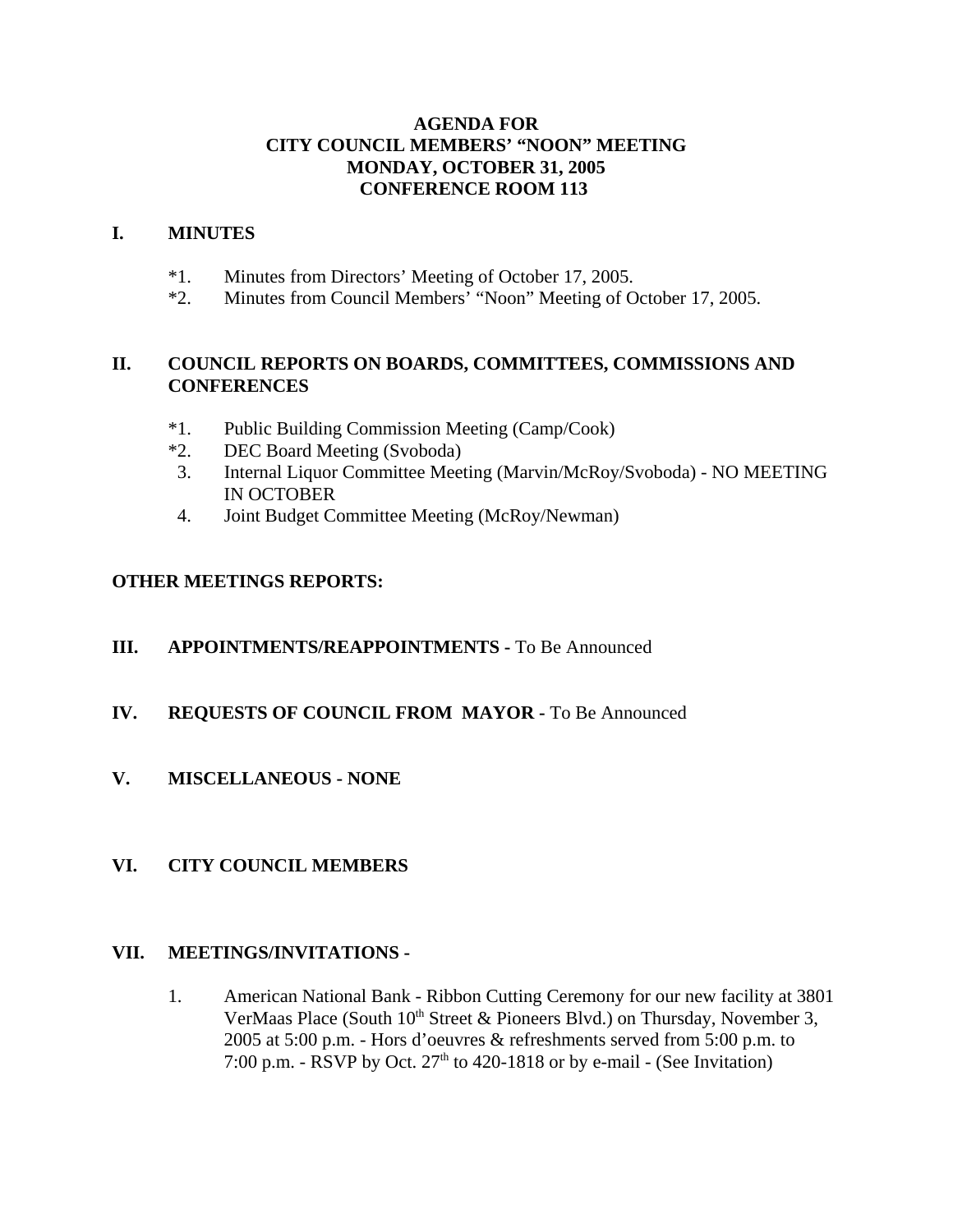- 2. Pre-Game Tailgating Join E&A as the.... Huskers Vs. Sooners on Saturday, October 29, 2005 at 8:30 a.m. - Kickoff at 11:00 a.m. - at 850 "S" Street Parking Lot -(See Invitation)
- 3. In Appreciation, The Seniors Foundation Board of Directors invites you to be our guest at a reception celebrating Seniors Foundation Achievements and Activities on Friday, November 18, 2005 from 5:00 p.m. to 7:00 p.m. at The Nebraska Club, 233 So.  $13<sup>th</sup>$  Street,  $20<sup>th</sup>$  Floor - RSVP by Nov.  $10<sup>th</sup>$  -(See Invitation)

## **VIII. ADJOURNMENT**

## **\*HELD OVER FROM OCTOBER 24, 2005.**

ca103105/tjg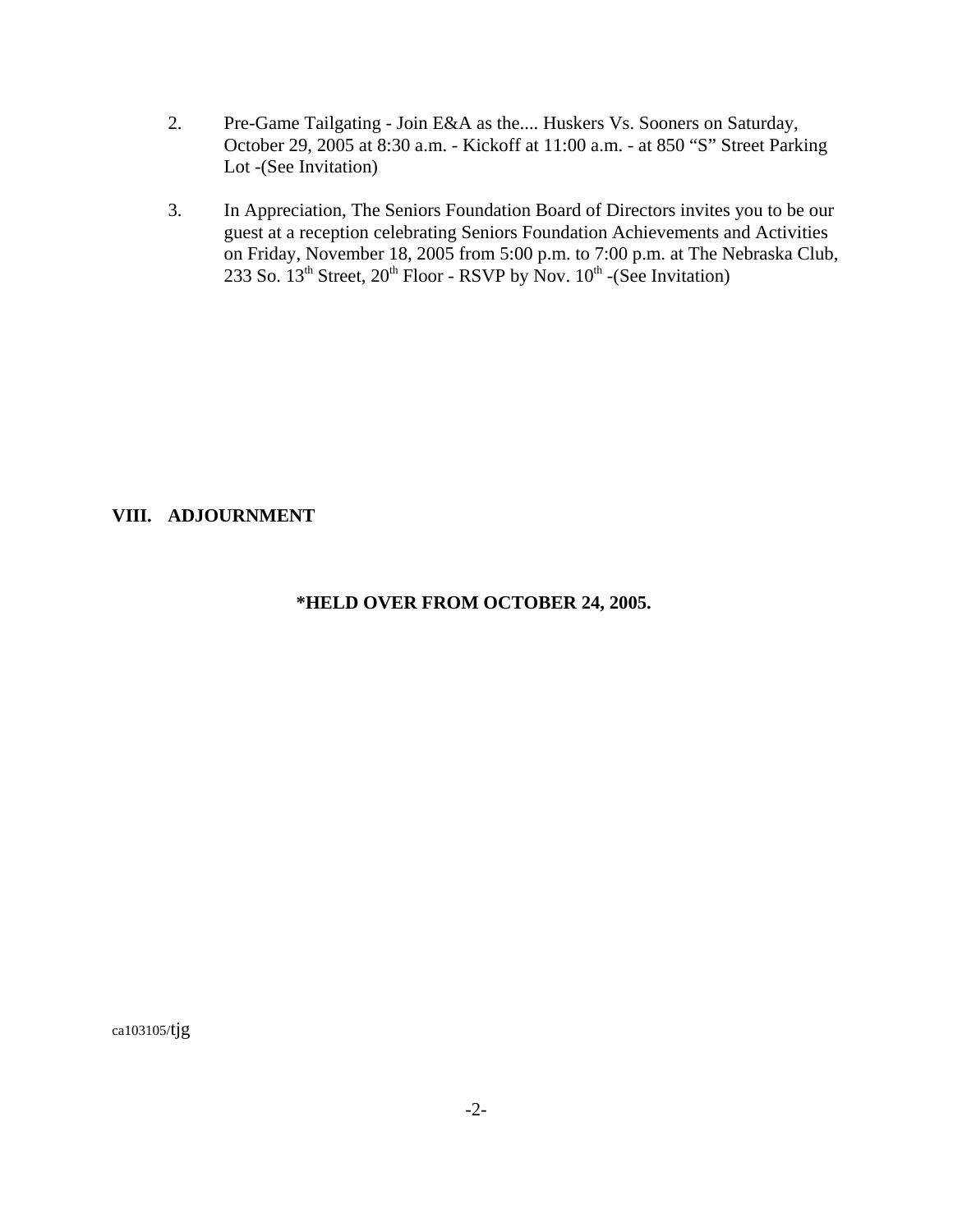## **MINUTES CITY COUNCIL MEMBERS' "NOON" MEETING MONDAY, OCTOBER 31, 2005 CONFERENCE ROOM 113**

**Council Members Present:** Ken Svoboda, Chair; Patte Newman, Vice-Chair; Jon Camp, Jonathan Cook, Dan Marvin; Annette McRoy.

### **Council Member Absent:** Robin Eschliman

**Others Present:** Mark Bowen, Ann Harrell, Rick Hoppe, Mayor's Office; Dana Roper, City Attorney; Tammy Grammer, City Council Staff; Deena Winter, Lincoln Journal Star Representative and Pat Talbot, shadowing Patte Newman.

#### **I. MINUTES**

- \*1. Minutes from Directors' Meeting of October 17, 2005.
- \*2. Minutes from Council Members' "Noon" Meeting of October 17, 2005.

Chair Ken Svoboda, by acclamation of the Chair, approved the minutes. No objections were offered, the minutes were approved as presented.

## **II. COUNCIL REPORTS ON BOARDS, COMMITTEES, COMMISSIONS AND CONFERENCES**

\*1. **Public Building Commission Meeting** (Camp/Cook). — Mr. Cook reported the primary reason for calling this meeting was simply to approve change orders from the Health Department. Noting, every meeting the Health Department have some change orders, but nothing major.

They discussed 'K' Street Complex and the Mayor came in and gave them a statement on it. There were some questions asked and he thinks the Building Commission is interested in getting more information back on appraisals, but the Building Commission took no action on it.

They got an update on the Hall of Justice progress and it's going very well.

They talked a little bit about the Court House Plaza which is on Council's Agenda today. The Building Commission did vote to go ahead with the Court House Plaza purchase, they signed agreement. The Court House Plaza, if they are not aware is where Herbert Friedman is in which is across from the jail on  $9<sup>th</sup>$ Street to the west. They think that is pretty important space near our campus here, the County certainly has some needs and so the purchase agreement has been forwarded to both the Council and the County Board. In fact, it is on our Agenda for  $1<sup>st</sup>$  Reading today.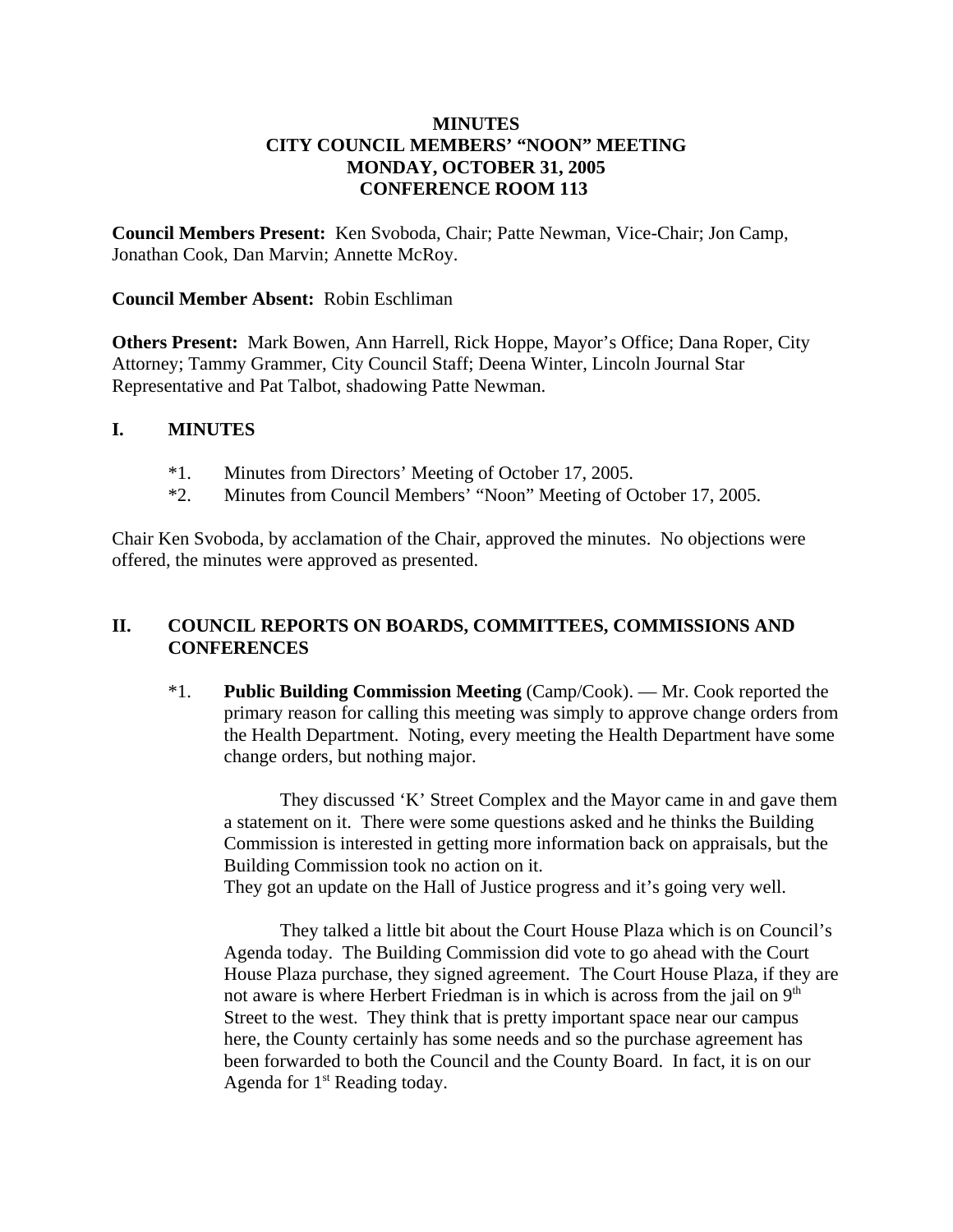Mr. Marvin asked what is it going to be used for? Mr. Cook responded they have to honor the leases that are there, so some of the tenants will be there for 2 years and then we will slowly move our offices over there. Major offices that may move over is the Public Defender and Adult Probation. They will be rearranging because they want to consolidate the Personnel Department into one space in this building by moving offices out there in those spaces. Then as they move out other tenants they will have some additional space and he doesn't know if that has been decided who is going to go into those spaces.

Dana Roper (City Attorney) stated they may ask Council to delay this item for a week or two because the County is inspecting the building. If Don Killeen and the inspection people don't think something does not pan out they may ask Council not to take action until they know for sure, they think it's okay. Mr. Roper indicated they will let Council know at public hearing today whether or not they should delay the vote on this item until they have the final okay.

\*2. **District Energy Corporation Board Meeting** (Svoboda). — Mr. Svoboda reported they had a District Energy Commission Meeting two weeks ago on October  $18<sup>th</sup>$ .

The first conversation, they talked about the 'K' Street addition or moving 'K' Street to the private sector. They discussed as to whether they would have the ability to sale energy to 'K' Street power plant knowing that it is not going to be in private hands. Lauren Wismer was the consultant for DEC suggested at first glance that they would. There was also some discussion should now it go to housing how that is going to adjust the exporting of the energy from DEC into that property which is now currently just storage so it's very limited use. If they were to eliminate 'K' Street power plant and not allow them to be connected to the system what that might do to the revenues. So, there is some concerns about all of that and it's now kind of a wait and see type thing as to see what happens with them. But, they're exploring the legal terms at this point and time to see whether they have the ability to sale to an outside private entity and it seems that because of housing they do. If it was going into for profit use which would be retail, offices, or something like that they would probably be in jeopardy of the commissions legal status.

Mr. Cook asked if DEC will be putting together a report that will indicate what could happen under various scenarios? So, they can see if there are additional costs for insistence and if they don't take advantage of DEC's facilities than the rest of the complex has to absorb those costs. Mark Bowen commented actually they are just wanting to know what Lauren Wismer is going to say regarding the situation. Mr. Bowen noted initially it was okay, but he never said a final yes. Mr. Svoboda stated that Lauren Wismer is going to do a paper for them so they understand exactly what it is they are doing and he will bring it as soon as they have that information.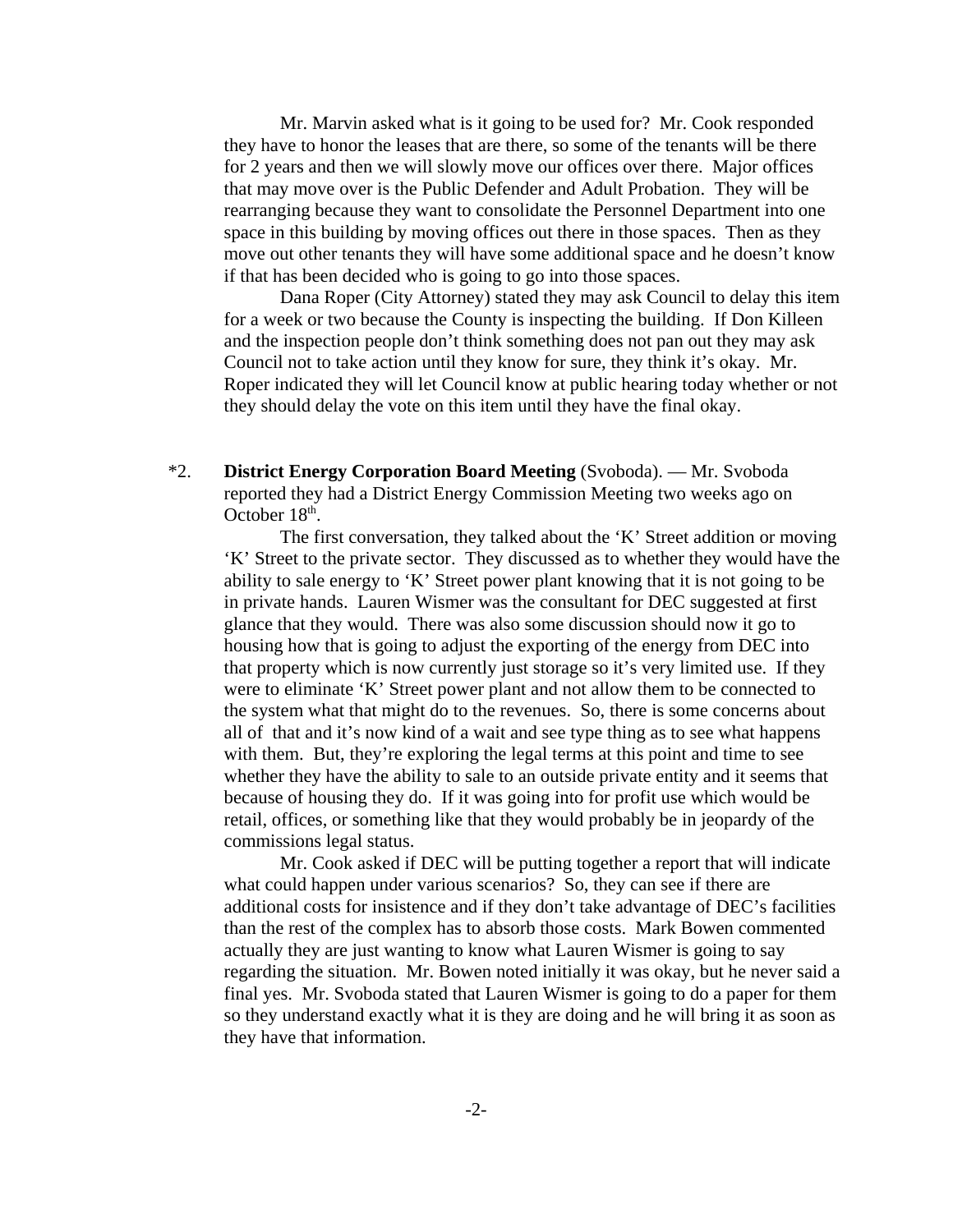Mr. Svoboda reported they approved their 2006 budget which was just under \$1.8 million and CIP which was just over \$27,000.

- 3. **Internal Liquor Committee Meeting** (Marvin/McRoy/Svoboda) NO MEETING IN OCTOBER
- 4. **Joint Budget Committee Meeting** (McRoy/Newman). Ms. Newman stated on the United Way Report, they are optimistic about their campaign this year. They were a little worried, but they're very optimistic, they said they are narrowing their indicators. Their big project will be 'Early Childhood' this year, it's based on a CSI Report and those indicators and so they're moving forward with it.

They had a really nice update from the Indian Center. Clyde Tindall is the new Director and he gave them a report on what he is doing. They're going into corporate governments, they're rewriting the by-laws, they want to do more training, they've got a strategic plan that they are working on for the next 5 years, and revising all sorts of documents that have not been updated since 1986. He said most of it is improving their imagine, they are doing a lot of collaboration and communication. They have joined LIBA, so they are getting involved and trying to get out there in the communities. They all walked out of the meeting thinking wow this is great.

There is a Point of Contact Project when Katrina hit, they had 200 people registered to use it, 40 used the Point of Contact Program. The faith base community had 85 churches lined up to give free housing for 6 months to some of these victims. They said the response was absolutely great so the Human Service Agencies were really encouraged by the reaction of response to act.

They're working on a Medical Translation Interpretation Program, they have about 57 languages here. In Lincoln it is a little bit different than other locations that have one or two very strong foreign languages, so they are working very hard and collaborating on this project.

They got a report on the 'Ride For Five' Program. Kit Boesch reported in October of last year 692 people had signed up for the 'Ride For Five'. In September of this year that number was  $1,481$  as of October  $15<sup>th</sup>$  they had  $1,522$ signed up. Ms. Boesch reported it was a 19% increase in adults and 250% increase in kids, so they have kids using the bus knowing it is a way to get from point A to point B and she thinks it's a great success.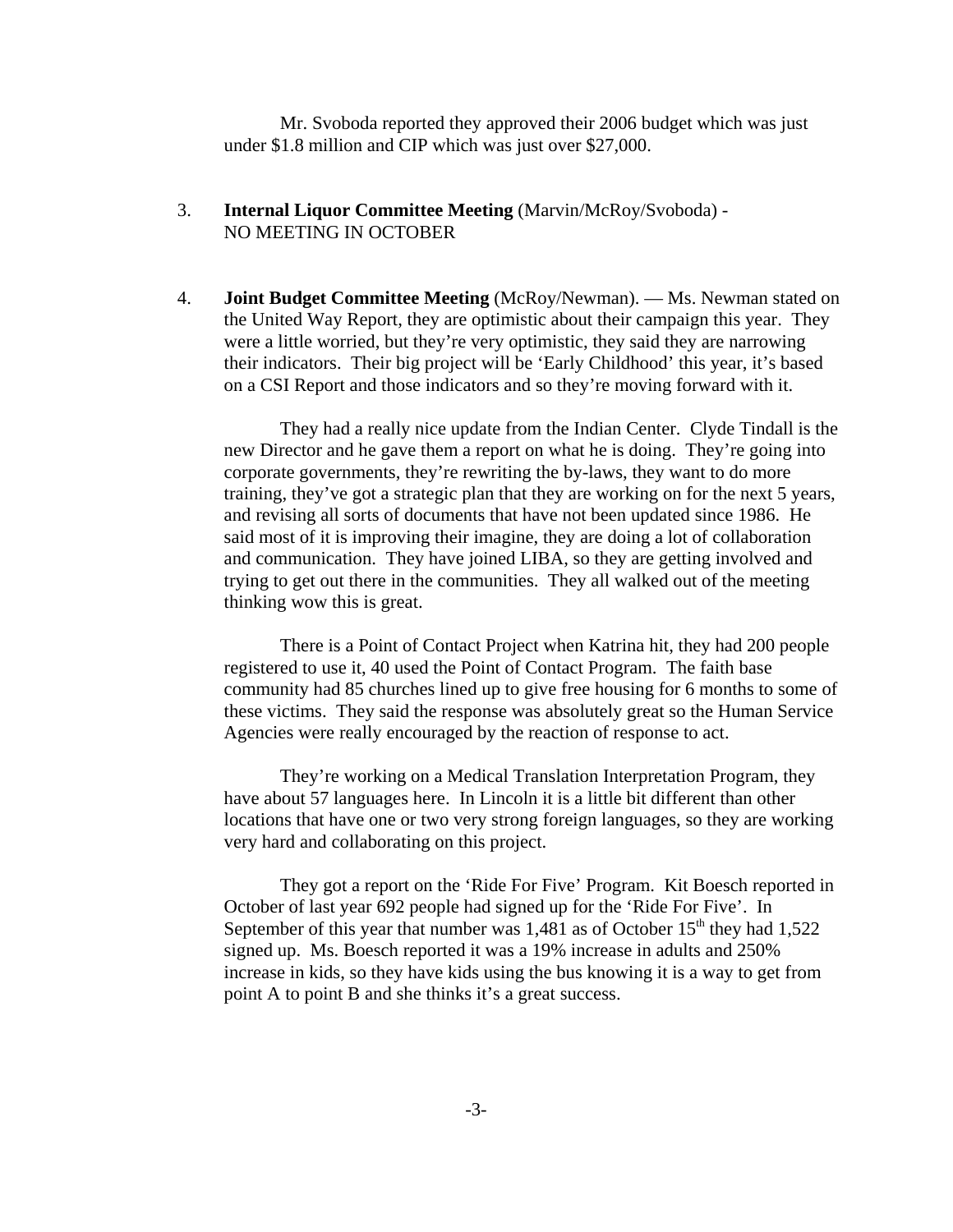Mr. Marvin commented that raises a question from him, they had a shortage on 'Ride For Five' when they were doing the budget and those were based on certain projections which he thinks were down in about the twelvehundred neighborhood, 1,200 tickets purchased monthly. If your up at 1,500 than it seems to him the short fall is going to go down is that correct, they might be running a little bit favorably ahead, Ann Harrell commented it is the other way around. Mr. Marvin commented why does the subsidy go up when you sale more tickets, which he asked this question in August and no one came back to him. Ann Harrell responded she thinks what Lin (Quenzer) and her talked about last week was that they would like to sit down with StarTran and find out how the revenue stands, that your right, that is not what the projections showed towards the beginning of the year. She thinks the safest thing to do is to get back to him when they have a report from Larry Worth. Mr. Marvin commented he would like a response back regarding this matter.

#### **OTHER MEETINGS REPORTS:**

Ms. Newman reported that a group of them went to Omaha and meet with their Street Maintenance Department and Omaha Councilman Gary Gernandt was the one who organized it for them. The Mayor's Office has basically asked Police Chief Tom Casady and Parks & Recreation to sit down and work out some sort of a (inaudible) and they put Dave Baumberger from the Parks & Recreation Department in charge of it, so Dave (Baumberger) was one of the people that went up with them. They showed them how their graffiti van works, noting that Ken (Svoboda) got an e-mail on this. They drove up and there's graffiti on the side of their Administration building and so they got out the power washer and showed them how they removed it and how they coordinated the program. It was very interesting, Dave (Baumberger) got some new ideas and he also saw what did not work up there, some of the expensive products that they have up there. Ms. Newman commented Lincoln is not ready for a graffiti van, they know that. This was a joint project with KM TV 3, Coca Cola and Neighborhood Associations up in Omaha, they were the ones that donated the \$80,000 for the van. So, it was an interesting road trip and she thinks Dave (Baumberger) is really excited about taking this on and trying to find ways to use volunteers here in Lincoln and City staff to get graffiti covered up in Lincoln.

Ms. Newman reported she had a PRT (Problem Resolution Team) Meeting last week, Joy Citta (Police) has compiled a list of all the properties that they have closed, which means when the case is closed, since the beginning of the year. There's about 21 properties on the list with a multitude of different kinds of problems, but they are really happy about the work that PRT is doing right now.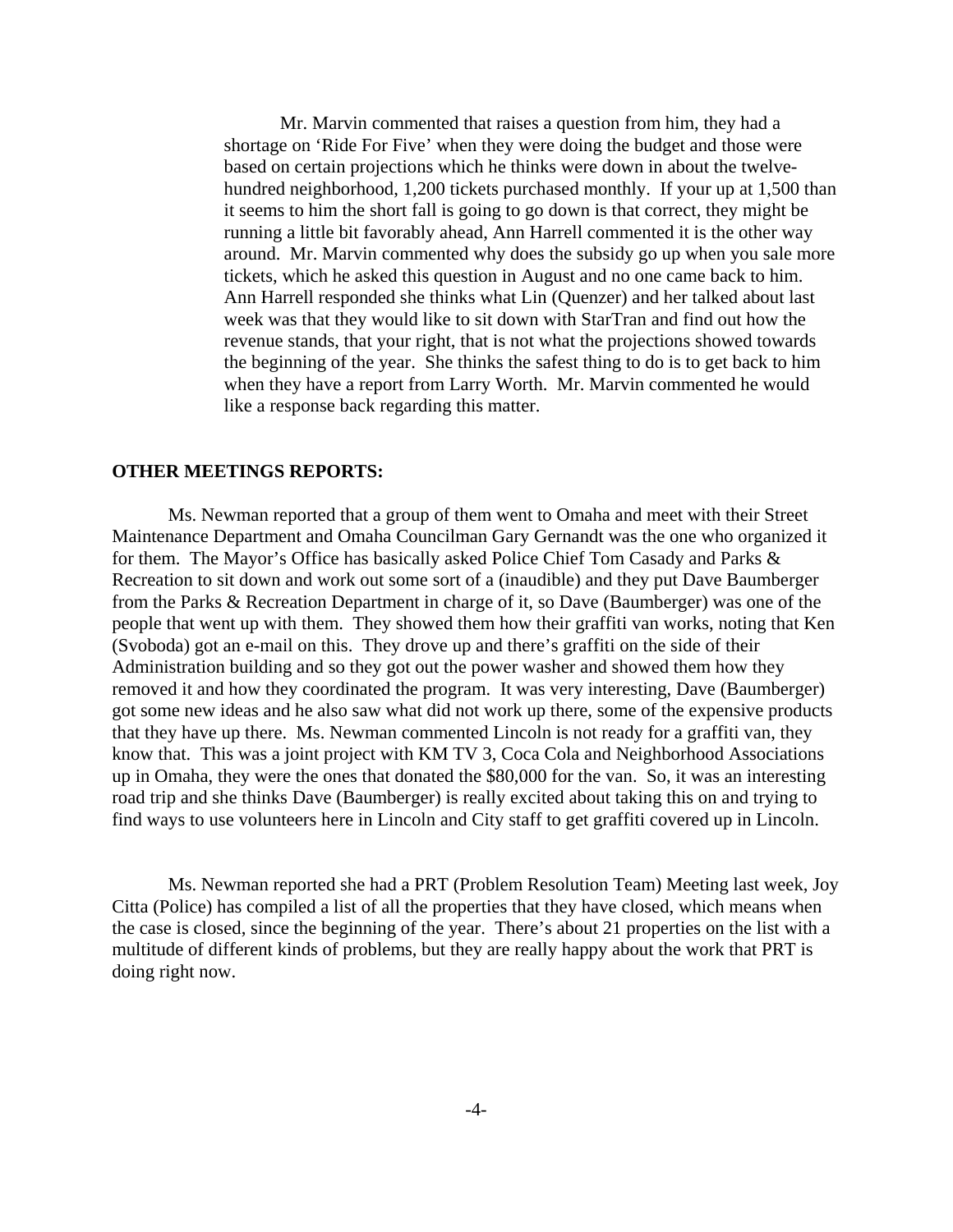Ms. McRoy reported on the "M" Class Meeting. They have switched models again, so they are using Federal job category model to put all the different 27 jobs into, so it's moving forward. The next time they meet she thinks they are supposed to be looking at the draft report, but they are moving forward and making progress. Ms. McRoy noted while they were waiting for information they looked at different models in ways to categorize things and so she thinks they just decided to adopt one that is more widely was the Federal Government one. The University was the one they were using and the University is based on Federal Government and so it is not that big of a change. Ms. McRoy commented the board is very concerned about the Council not understanding how they arrived at their recommendations and so they will see lots of charts and graphs.

#### **III. APPOINTMENTS/REAPPOINTMENTS -**

[Rick Hoppe handed out a memo to Council regarding the upcoming Boards and Commissions Appointments.] Mr. Hoppe stated this memo lists when various folks are coming up for public hearing and vote. Noting, on November 7<sup>th</sup> there are several Veterans Memorial Garden folks up. November  $14<sup>th</sup>$  is going to be quite a day of reappointments including the Human Rights Commission; Community Development Task Force; and the Downtown Business Improvement District. In November and December they have a few more appointments to make most notable the Citizens Police Advisory Board and LES Board.

Ms. McRoy commented on the Citizens Police Advisory Board, Dorothy Anderson, has been on this committee for at least 20 years and it appears that she does not want to be reappointed. Ms. McRoy suggested that maybe they should 'thank' Dorothy (Anderson) for her long service on the board. Adding that's kind of a long time service as a volunteer and she was thinking maybe some kind of appreciation recognition for Dorothy. Mr. Hoppe noted he believes 14 years is what she told them. Mr. Hoppe stated okay, he thinks she's right, and they can put some stuff together. *[See Attachment 'A']* 

#### **IV. REQUESTS OF COUNCIL FROM MAYOR -**

#### **MARK BOWEN -**

Mark Bowen reported the Cable Franchise agreement negotiations have concluded and the Cable Advisory Board has taken an action to recommend a document two and Jonathan (Cook) had attended most of that meeting. The ordinance is being drafted and the ordinance will probably be ready sometime the end of this week or early next week and then they plan to bring it forward probably the end of the month or beginning of the month depending on the holidays.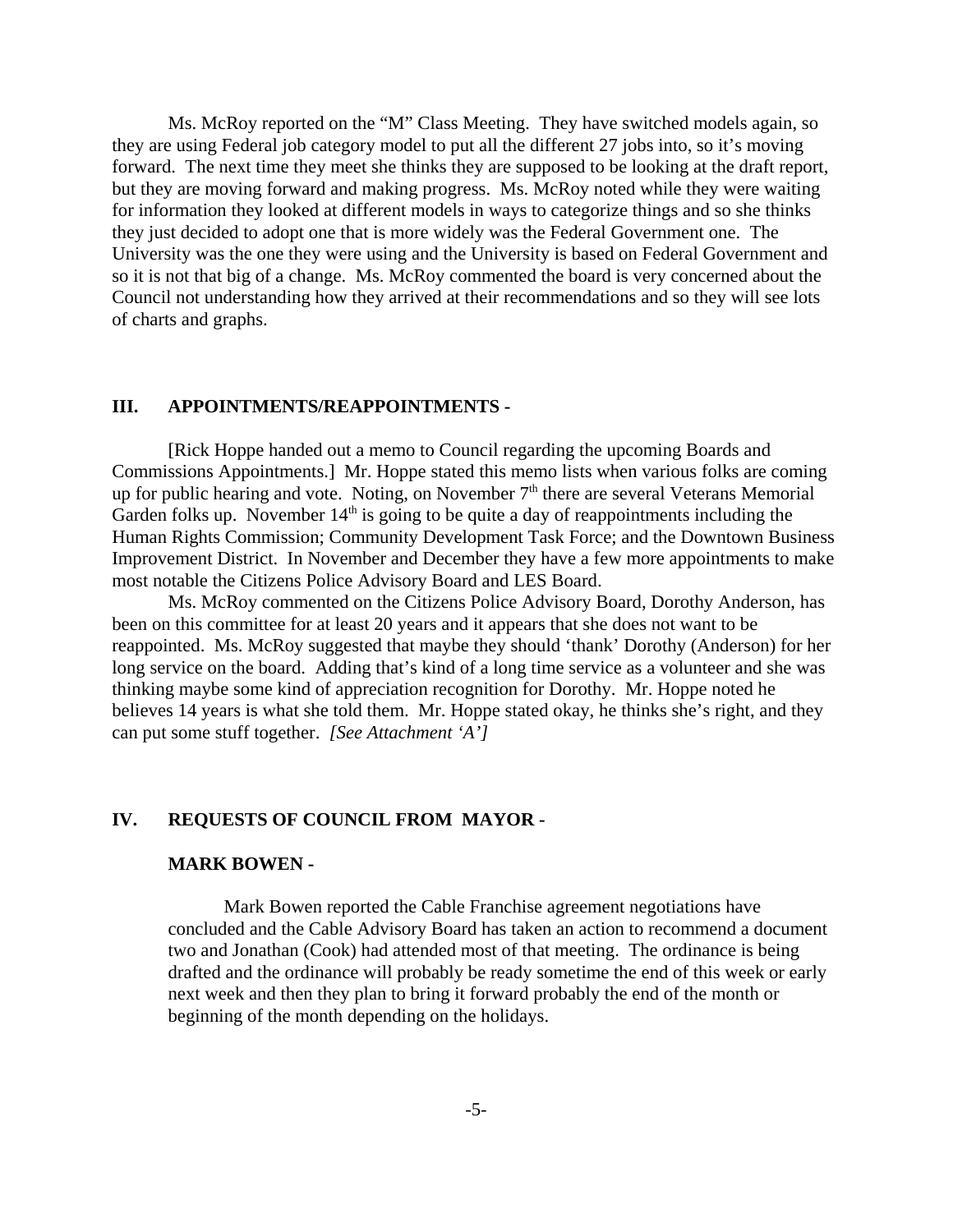Mr. Cook commented it's amazing that they're done, they started this in 1998 or something like that because the current franchise expired in 2000 and so 7 years back and forth. The local folks have been really great to work with they just often were over ruled by the corporate office, but he thinks they have come up with something that is workable.

Mr. Bowen asked Council if they need a Pre-Council on the entire document that they had one last spring on the status of it which it is much similar, but if they want an update one they can go ahead and schedule that Pre-Council. Following discussion, Council decided to have a Pre-Council meeting which will be scheduled once the Steve Huggenberger has the ordinance done.

Also in their packet is a letter coming from Congressman Jeff Fortenberry regarding Triplets and the response from The Secretary of Transportation saying a deal is a deal (inaudible). So, we take that as a no, you will not be able to reopen it or will not be able to modify it. They have a Resolution that their prepared to introduce to start moving the money back in the categories, so they can start the reorganization or start to move of the properties.

Regarding Emerald, they had the Pre-Council this morning, he stated to Council if they have any follow up that they want to do from that point let them know. Mark Bowen commented the Mayor has said she stands on the current policy and supports the current policy. The application Emerald made to the Public Works Director in August was because there was an ordinance that did say you can apply to Public Works Director for service. He thinks in the blue packet the Mayor gave them that there should be a response from Karl (Fredrickson) with his answer that says no we support the current policy and your request for services is denied. Mr. Bowen noted they have other options the NRD and the State, they should pursue their options.

#### **ANN HARRELL - NO FURTHER COMMENTS**

#### **RICK HOPPE - NO FURTHER COMMENTS**

**DANA ROPER (City Attorney) - NO FURTHER COMMENTS** 

**V. MISCELLANEOUS - NONE** 

#### **VI. CITY COUNCIL MEMBERS**

### **JONATHAN COOK - NO FURTHER COMMENTS**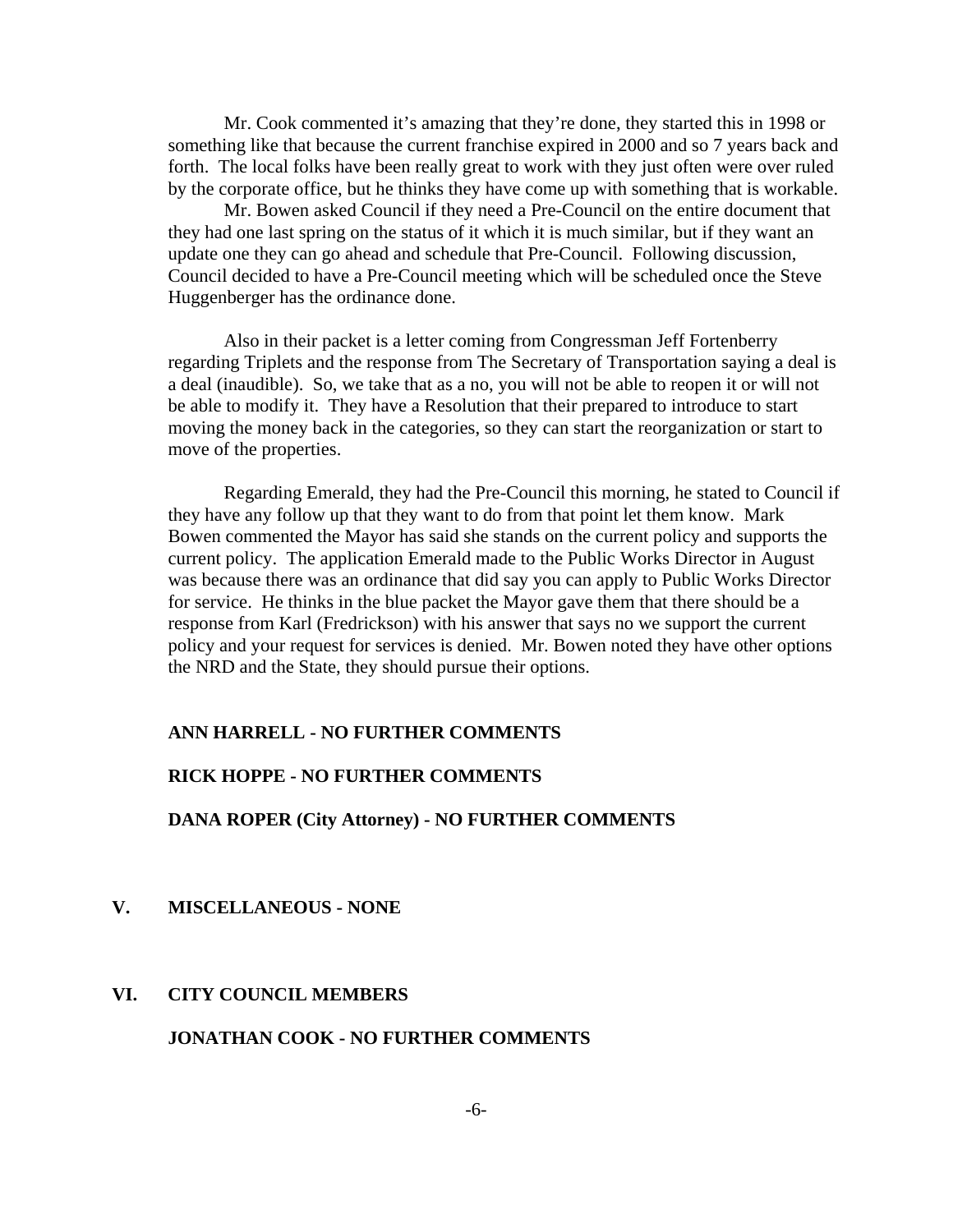## **JON CAMP - NO FURTHER COMMENTS**

#### **ROBIN ESCHLIMAN - ABSENT**

#### **KEN SVOBODA -**

Mr. Svoboda reminded Council that this Friday morning is the Nebraska Innovation Zone Commission Meeting at SAC Museum at 10:00 a.m. and then the 2<sup>nd</sup> Annual Governor's Summit on the Omaha-Lincoln Corridor is at 12:30 p.m. at the same location.

Also, included in their packets today is the Ringing of Bells for the Salvation Army, they have indoor spots at Gateway just inside "AppleBee's" doors on December  $16<sup>th</sup>$  anytime between 2:00 p.m. to 5:00 p.m. Mr. Svoboda noted he will be there as he was last year from 2:00 p.m. to 3:00 p.m.

# **DAN MARVIN - NO FURTHER COMMENTS**

## **ANNETTE McROY - NO FURTHER COMMENTS**

## **PATTE NEWMAN - NO FURTHER COMMENTS**

## VII. MEETINGS/INVITATIONS - Listed on the Attend Sheet for October 31<sup>st</sup>.

#### **VIII. MEETING ADJOURNED - Approximately at 12:03 p.m.**

#### **\*HELD OVER FROM OCTOBER 24, 2005.**

cm103105/tjg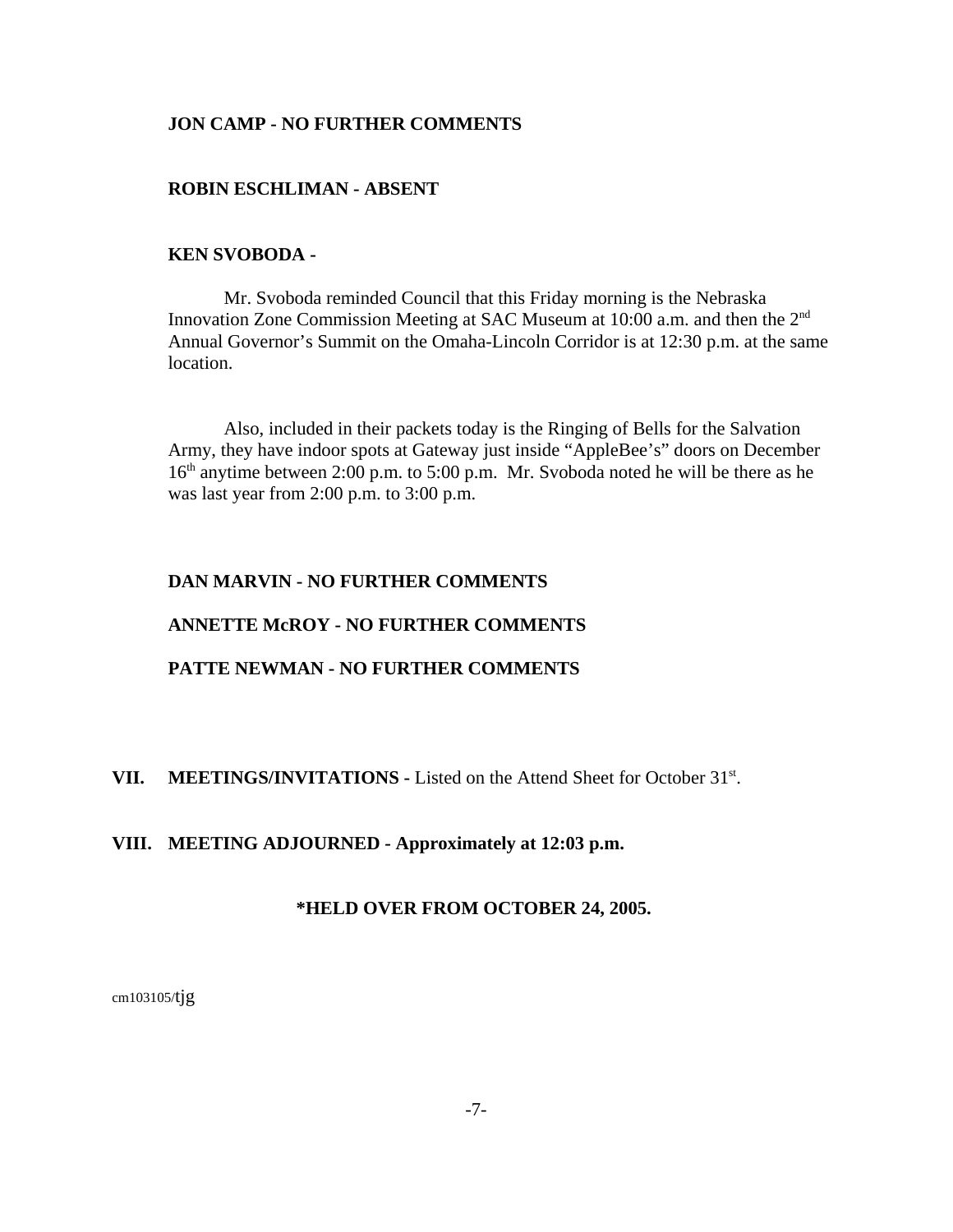Attachment A

**City Council** TO:

Richard D. Hoppe FROM: Aide to the Mayor

October 31, 2005 DATE:

#### **Boards and Commissions Upcoming Appointments** RE:

| Name                         | <b>Board</b>                       | Eligible for    | Desires   | Mayor will |
|------------------------------|------------------------------------|-----------------|-----------|------------|
| <b>COUNCIL VOTE 10-31-05</b> |                                    | Reappoint       | Reappoint | Reappoint  |
| Jan Gauger                   | Comm' Dev' Task Force              | Yes             | Yes       | Yes        |
|                              |                                    |                 |           |            |
| <b>COUNCIL VOTE 11-7-05</b>  |                                    |                 |           |            |
| Kenneth Orr                  | Veterans Memorial Garden           | Yes             | Yes       | Yes        |
| Moe Carlton                  | Veterans Memorial Garden           | Yes:            | Yes.      | Yes        |
| Dean Clawson                 | Veterans Memorial Garden           | Yes.            | Yes       | Yes        |
| Mabel Stamler                | Veterans Memorial Garden           | Yes             | Yes       | Yes        |
| <b>COUNCIL VOTE 11-14-05</b> |                                    |                 |           |            |
| Matt Morrissey               | <b>Examing Board of Plumbers</b>   | Yes             | Yes       | Yes        |
| Matt Morrissey               | Water Conditioning Board of Exam   | Yes             | Yes       | Yes        |
| John Lorenzen                | Water Conditioning Board of Exam   | Yes             | Yes       | Yes        |
| Tim Wentz                    | Plumbing Code Board of Appeals     | Yes             | Yes       | Yes ·      |
| Carmy Anthony                | Humán Rights Commission            | Yes             | Yes       | Yes        |
| Karla Cooper                 | Human Rights Commission            | New Appointment |           |            |
| Dick Noble                   | Human Rights Commission            | New Appointment |           |            |
| Shawn Ryba                   | Comm' Dev' Task Force              | New Appointment |           |            |
| Scott Baird                  | Comm' Dev' Task Force              | New Appointment |           |            |
| Modesta Pulta                | Comm' Dev' Task Force              | New Appointment |           |            |
| Jessie Payne                 | Comm' Dev' Task Force              | New Appointment |           |            |
| Laurie Lage                  | <b>Charter Revision Commission</b> | New Appointment |           |            |
| Jim Arter                    | Downtown BID                       | Yes             | Yes       | Yes        |
| Debbie Brehm                 | Downtown BID                       | New Appointment |           |            |
| Terry Bundy                  | Downtown BID                       | New Appointment |           |            |
| Chris Jackson                | Downtown BID                       | New Appointment |           |            |
| <b>Betsy Kosier</b>          | Downtown BID                       | New Appointment |           |            |
| Cheryl Kruger                | Downtown BID                       | New Appointment |           |            |
|                              |                                    |                 |           |            |